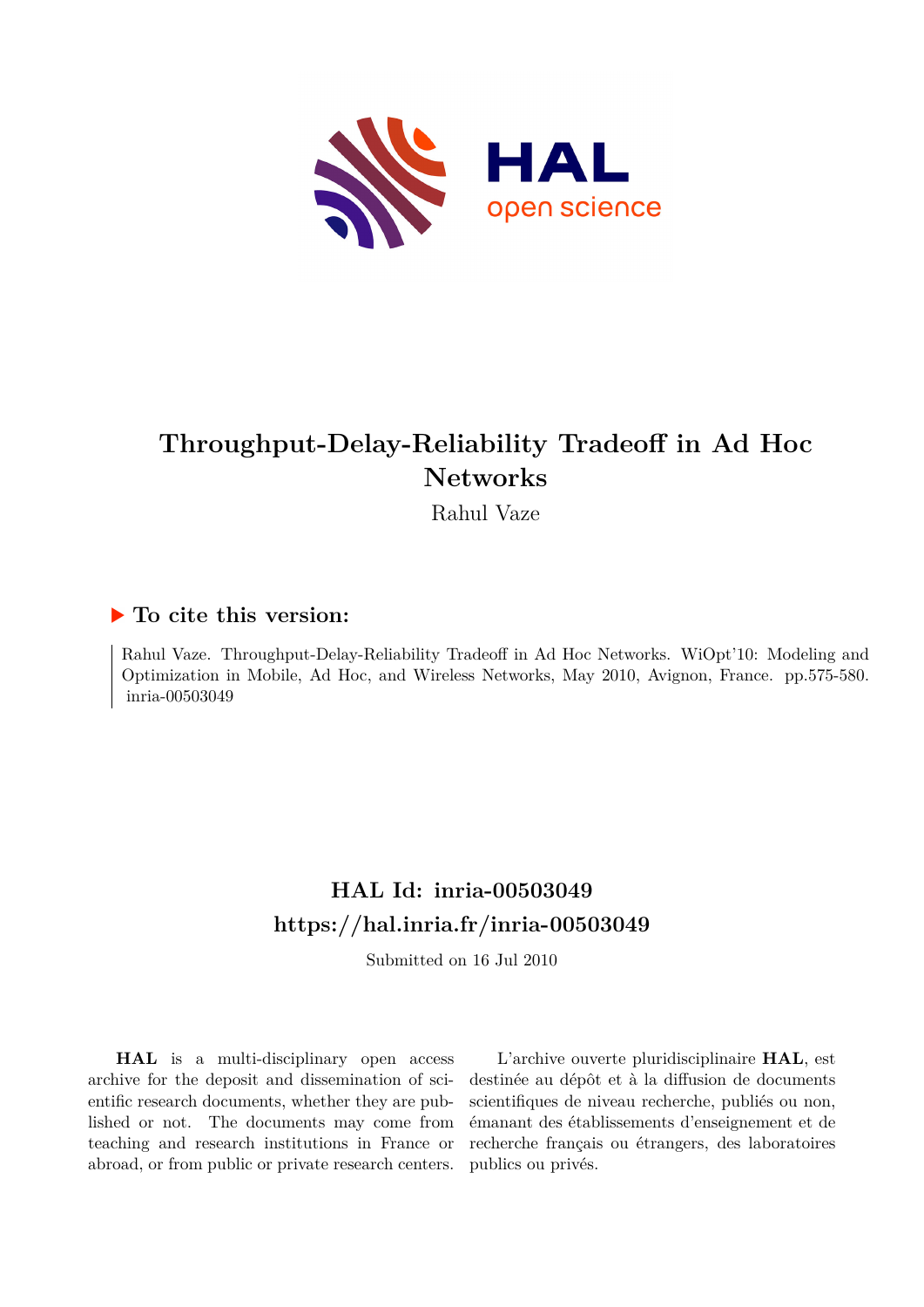# Throughput-Delay-Reliability Tradeoff in Ad Hoc **Networks**

Rahul Vaze

Tata Institute of Fundamental Research School of Technology and Computer Science Homi Bhabha Road, Mumbai 400005 Email: vaze@tcs.tifr.res.in

*Abstract*—Delay-reliability (D-R), and throughput-delayreliability (T-D-R) tradeoffs in an ad hoc network are derived for single hop and multi-hop transmission with automatic repeat request (ARQ) on each hop. The delay constraint is modeled by assuming that each packet is allowed at most  $D$  retransmissions end-to-end, and the reliability is defined as the probability that the packet is successfully decoded in at most  $D$  retransmissions. The throughput of the ad hoc network is characterized by the transmission capacity, which is defined to be the maximum allowable density of transmitting nodes satisfying a per transmitter receiver rate, and an outage probability constraint, multiplied with the rate of transmission and the success probability. Given an end-to-end retransmission constraint of D, the optimal allocation of the number of retransmissions allowed at each hop is derived that maximizes a lower bound on the transmission capacity. For equidistant hops equally distributing the total retransmission constraint among all the hops is optimal. Optimizing over the number of hops, single hop transmission is shown to be optimal for maximizing a lower bound on the transmission capacity in the sparse network regime.

# I. INTRODUCTION

The transmission capacity of an ad hoc network is the maximum allowable density of transmitting nodes, satisfying a per transmitter receiver rate, and outage probability constraints [1]–[4]. In other words, the transmission capacity characterizes the maximum density of spatial transmissions that can be simultaneously supported in an ad hoc network under a quality of service (QoS) constraint. The transmission capacity is computed under the assumption that the transmitter locations are distributed as a Poisson point process (PPP) using the tools from stochastic geometry [1]–[4]. The transmission capacity framework allows for tractable analysis with different physical layer transmission techniques, such as use of multiple antennas [5]–[8], bandwidth partitioning [9], and successive interference cancelation [2].

Most of the prior work on computing the transmission capacity of ad hoc networks has been limited to single hop communication. Recently, under some assumptions, [10] computed the transmission capacity of ad hoc network with multi-hop transmissions, and automatic repeat request (ARQ) on each hop. To account for retransmissions and multiple hops, [10] normalized the transmission capacity by end-to-end expected delay, and defined the success event as the event that the packet is successfully decoded in at most  $D$  retransmissions. Modeling  $D$  as delay, the relationship between success probability and  $D$  captures the delay-reliability (D-R) tradeoff, while the transmission capacity expression characterizes the throughput-delay-reliability (T-D-R) tradeoff.

The analysis carried out in [10] assumes  $D = \infty$ , and independent packet success/failure events across time slots. The second assumption can only be justified for very low density of transmitters, and does not hold true otherwise [11]. The result of [10] is useful in determining the optimal number of hops with no retransmissions constraint, however, does not characterize the D-R or the T-D-R tradeoff of the ad hoc network.

To characterize the D-R and T-D-R tradeoffs, in this paper, we derive an exact expression for the transmission capacity with multiple hops and retransmissions. In contrast to [10] to derive the transmission capacity, we

i) use a finite  $D$ ,

ii) do not assume independence of success/failures of packets across time slots.

iii) assume that each transmitter retransmits using the slotted ALOHA protocol.

Our results are summarized as follows.

- We derive the exact expressions for the success probability, and the transmission capacity for single hop and multi-hop transmissions with finite D.
- We derive tight upper and lower bounds on the success probability using the FKG inequality [12].
- Using the derived bounds, we characterize the D-R, and the T-D-R tradeoff in an ad hoc network. We show that the success probability increases as  $1 - x^{D+1}$  ( $x < 1$  is a constant) for single hop transmission.
- For equidistant hops we show that equally distributing the total retransmission constraint among all the hops is optimal for maximizing a lower bound on the transmission capacity.
- For multiple equidistant hops, we derive the optimal number of hops that maximize a lower bound on the transmission capacity. In the sparse network regime we show that it is optimal to transmit over a single hop.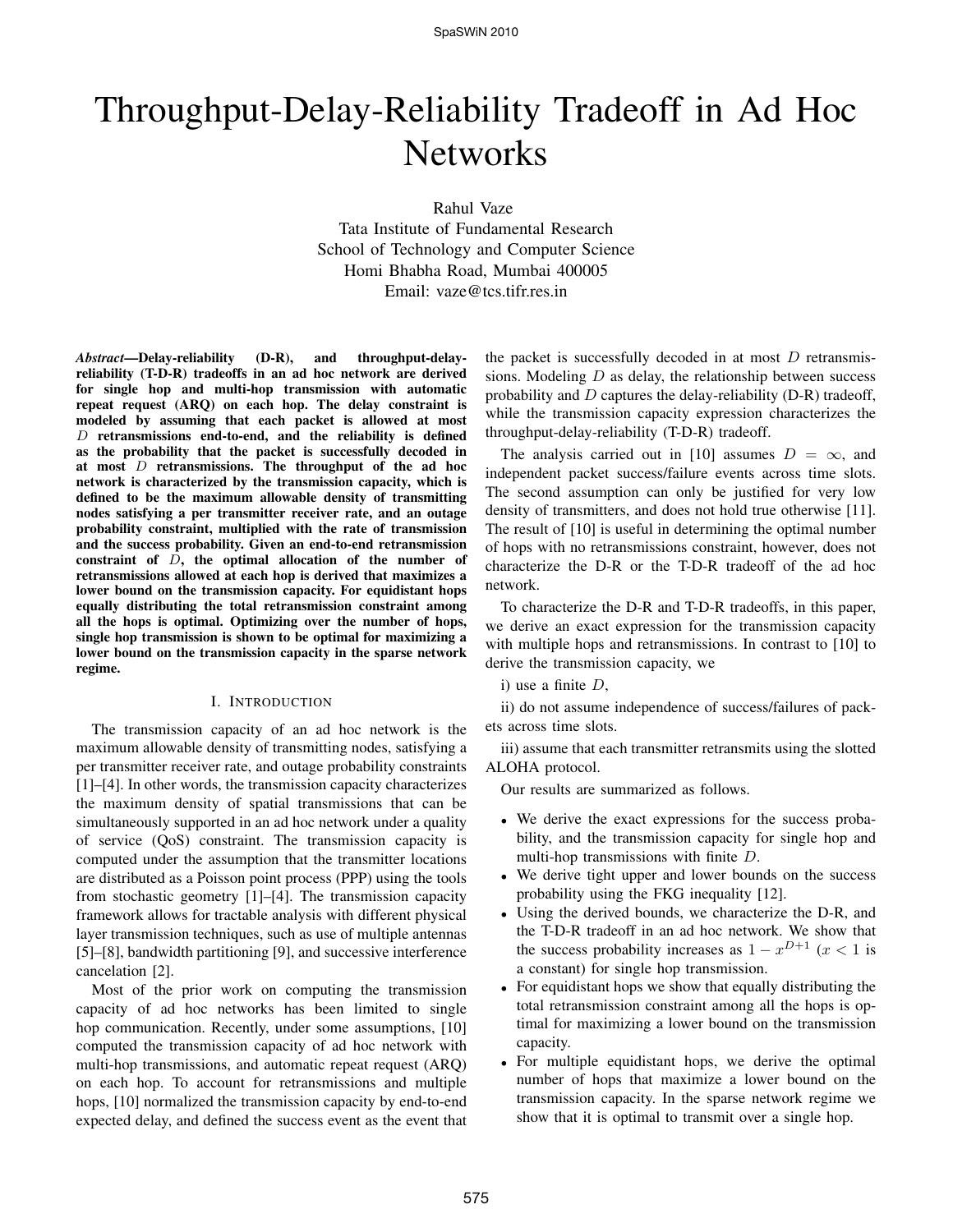### II. SYSTEM MODEL

Consider an ad hoc network where multiple source destinations pairs want to communicate with each other without any centralized control. The location of each source node  $\mathcal{S}_m$ ,  $m \in$ N is modeled as a homogenous Poisson point process (PPP) on a two-dimensional plane with intensity  $\lambda_0$  [13]. Our model precludes mobility of nodes, and is restricted to averaging with respect to the PPP spatial node distribution. We assume that source  $S_m$  is located at a distance d from its intended receiver  $\mathcal{D}_m$   $\forall m$ , with N relays  $R_{nm}$ ,  $n = 1, 2, ..., N$  (N hops) in between<sup>1</sup>. The distance between relays n and  $n+1$  is  $d_n$ , such that  $\sum_{n=1}^{N} d_n = d$ . Thus link m is described by the set of nodes  $\{S_m, R_{1m}, \ldots, R_{Nm}, D_m\}$ . We assume that all nodes in the network have single antenna each. The transmission happens hop by hop using the decode and forward strategy, i.e. if the  $n^{th}$  relay decodes the packet in  $k^{th}$  time slot, it transmits the decoded packet to the  $n+1<sup>th</sup>$  relay in the  $k+1<sup>th</sup>$  time slot. We consider ARQ on each hop, where the receiver informs the transmitter of the success (ack) or failure (nack) of the packet decoding instantly, and without any errors. We assume that at most D end-to-end retransmissions are allowed between  $\mathcal{S}_m$  and  $\mathcal{D}_m$ ,  $\forall$  m. This requirement is used to model the delay constraint, which gives rise to the outage event that the packet is not successfully decoded at the destination after D retransmissions. Let  $D_n$  be the number of retransmissions used on hop *n*, then  $D = \sum_{n=1}^{N} D_n$ . For simplicity, same packet is assumed to be retransmitted (at most  $D$  times) with every nack, without any incremental redundancy or rate adaptation.

Following [10], we assume that there is only one active packet on each  $link^2$  i.e. source waits to transmit the next packet until the previous packet has been received by the destination, or the delay constraint has been violated. Therefore, for each link, in any given time slot, the relay closest to the destination that has decoded the packet correctly is allowed to transmit. Let the transmitter on link m in time slot t be  $T_m^t$ ,  $T_m^t \in \{S_m, \mathcal{R}_{1m}, \dots, \mathcal{R}_{Nm}\}.$  Similarly let the receiver on link m at time t be  $R_m^t$ ,  $R_m^t \in \{R_{1m}, \ldots, R_{Nm}, \mathcal{D}_m\}$ . Let the set of all transmitters in the network at time slot  $t$  be denoted by  $\Phi_t = \{T_k^t, k \in \mathbb{N}\}$ . Then the set of interfering nodes for  $R_m^t$  is  $\Phi_t^m := {\Phi_t \backslash T_m^t}$ . Using the Slivnyak's Theorem, the stationarity of the PPP, and the random translation invariance property of the PPP [13], [14], the locations of interferers of  $\Phi_t^m$  are distributed as a PPP with intensity  $\lambda_0$ ,  $\forall$  t, m [10].

We consider a slotted ALOHA like random access protocol, where each transmitter (source or any relay) attempts to transmit its packet with an access probability  $p$ , independently of all other transmitters. Consequently, the active transmitter process is also a homogenous PPP on a two-dimensional plane with intensity  $\lambda := p\lambda_0$ . Note that when the active transmitter process is a PPP, the success/failure of packet decoding at different receivers is correlated [11]. Therefore retransmission of packets depending on the nack introduces

correlation among the active transmitters process, and it is no longer a PPP. Violating the PPP assumption, however, entails analytical intractability. To satisfy the PPP assumption on the active transmitter locations, we assume that similar to the newly arrived packets in its queue, each transmitter uses a slotted ALOHA protocol with access probability  $p$  to retransmit old packets as well.

For the purpose of analysis we consider a typical link  $\{\mathcal{S}_0, \mathcal{R}_{10}, \ldots, \mathcal{R}_{N0}, \mathcal{D}_0\}$ . It has been shown in [1] that the performance of the typical source destination pair is identical to the network wide performance, using the stationarity of the homogenous Poisson point process, and the Slivnyak's Theorem [13]. For simplicity we refer to link  $\{S_0, R_{10}, \ldots, R_{N0}, \mathcal{D}_0\}$ as  $\{S_0, D_0\}$ . Let  $n^{th}$  relay ( $n = 0$  corresponds to the source  $S_0$ ) be the active transmitter for the typical link  $\{S_0, D_0\}$  at time slot t, i.e.  $T_0^t = R_{n0}$ . Then the received signal at the  $n + 1$ <sup>th</sup> relay (defined  $R_0^t$ ) of link  $\{S_0, D_0\}$  at time slot t is

$$
y_0^t = \sqrt{P}d^{-\alpha/2}h_{00}^{nt}x_0^t + \sum_{T_s^t \in \Phi_t^m} \sqrt{P} \mathbf{1}_{T_s^t} d_s^{-\alpha/2} h_{0s}^{nt}x_s^t + z_0^t, \quad (1)
$$

where P is the transmit power of each transmitter,  $h_{0s}^{nt} \in \mathbb{C}$ is the channel coefficient between  $T_s^t$  and  $R_0^t$  on hop  $n, d_s$  is the distance between  $T_s^t$  and  $R_0^t$ ,  $\alpha$  is the path loss exponent  $\alpha > 2$ ,  $x_s^t \sim \mathcal{CN}(0, 1)$  is the signal transmitted from  $T_s^t$  in time slot t,  $\mathbf{1}_{T_s^t} = 1$  with probability p, and 0 otherwise, due to ALOHA transmission strategy, and  $z_0^t$  is the additive white Gaussian noise. All results in this paper are valid for  $\alpha > 2$ . We consider the interference limited regime, i.e. noise power is negligible compared to the interference power, and henceforth drop the noise contribution [1]. We also assume  $P = 1$ , since the signal to interference ratio (SIR) is independent of  $P$ . We assume that each  $h_{0s}^{nt}$  is independent and identically  $\mathcal{CN}(0, 1)$ distributed  $\forall n, t, s$ .

Let  $SIR_t^n$  denote the  $SIR$  on hop n of link  $\{\mathcal{S}_0, \mathcal{D}_0\}$  at time slot t. With the received signal model (1),  $SIR_t^n :=$  $\frac{d_{n}^{-\alpha}|h_{00}^{nt}|^{2}}{dt}$  $\frac{a_n - \mu_{00}}{\sum_{T_s \in \Phi_n^t \setminus \{T_0\}} \mathbf{1}_{T_s} d_{T_s}^{-\alpha} |h_{0s}^{nt}|^2}$ . We assume that the rate of transmission for each hop is  $R(\beta) = \log(1+\beta)$  bits/sec, therefore, a packet transmitted by  $T_0^t$  can be successfully decoded at  $R_0^t$ in time slot t on hop n, if  $SIR_t^n \geq \beta$ .

Let  $M_n$  be the random variable denoting the number of transmissions used at hop  $n, M_n \leq D_n + 1$ . Then the expected delay on the  $n^{th}$  hop is  $\mathbb{E}\{M_n\}$ . Let  $P_s$  be the probability that the packet is successfully decoded by the destination  $\mathcal{D}_0$  within D retransmissions. Then the transmission capacity of ad hoc network with multi-hop transmission is defined as

$$
C := \max_{D_n, \sum_{n=1}^N D_n \le D} \frac{P_s \lambda R}{\mathbb{E}\left\{\sum_{n=1}^N M_n\right\}} \text{ bits/sec/Hz/m}^2, \quad (2)
$$

where in contrast to [10] we have not multiplied the transmission distance  $d$ . The transmission capacity quantifies the end-to-end rate that can be supported by  $\lambda$  simultaneous transmissions/unit area, with outage probability  $P_s$ , and maximum delay  $D + N$ . Thus, the transmission capacity captures the **T-D-R tradeoff** of ad hoc networks, where throughput  $=C$ , maximum delay  $\leq D+N$ , and reliability  $=P_s$ . Similarly, the definition of  $P_s$  captures the **D-R tradeoff** of ad hoc network.

<sup>&</sup>lt;sup>1</sup>The results of this paper can be generalized for random distances between the source and the destination.

 $2$ For more discussion on this assumption see Remark 2 [10].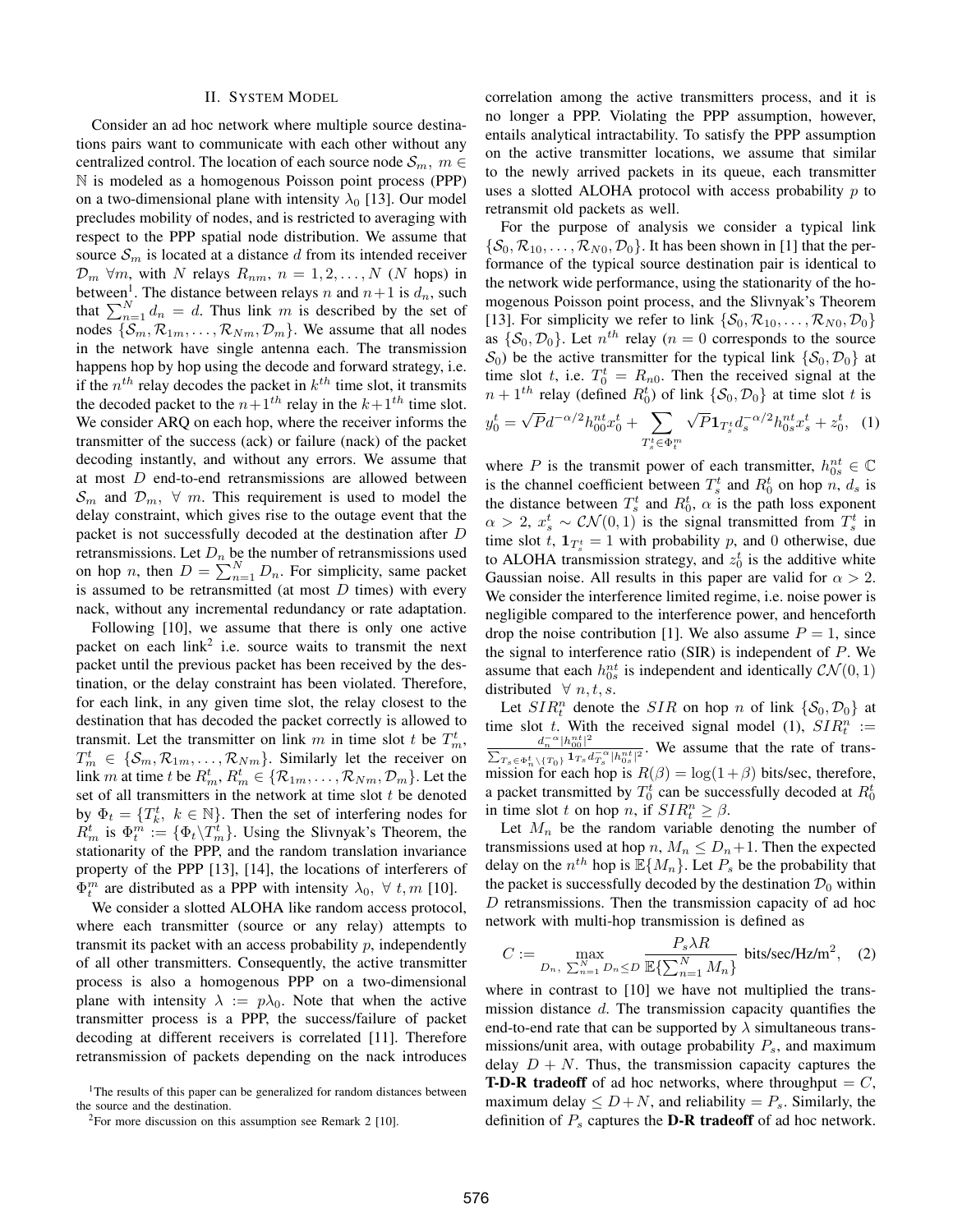#### III. SINGLE HOP TRANSMISSION

In this section we consider single hop communication  $N = 1$ . Our goal in this section is to first derive the success probability  $P_s$  when at most D retransmissions are allowed for each packet, and then using the derived expression for  $P_s$ , derive the transmission capacity  $C$  defined by (2).

Towards that end, we can write

$$
P_s = \sum_{j=1}^{D+1} P_s^j,
$$
 (3)

where  $P_s^j = P$ (success in the  $j^{th}$  time slot). Note that the event {success in the  $j<sup>th</sup>$  time slot} is the union of the events {failures in any k time slots, success in the  $j<sup>th</sup>$  time slot} for  $k = 0, 1, 2, \ldots, j-1$ , since at each time slot, retransmission happens only with probability p. Note that since  $SIR_t$  is identically distributed  $\forall$  t, P (success in  $j^{th}$  time slot) only depends on how many failures have happened before time slot  $j$ , and not where those failures happened. Therefore it follows that

$$
P_s^j = \sum_{k=0}^{j-1} {j-1 \choose k} p^k (1-p)^{j-1-k} p
$$
  
\n
$$
P(SIR_1 < \beta, \ldots, SIR_k < \beta, SIR_j \ge \beta), (4)
$$

by accounting for  $k = 0$ , or 1, or , ...,  $j - 1$  failures before success at the the  $j<sup>th</sup>$  slot. Since  $SIR$ 's are not independent across times slots, to compute the success probability (3), we first need to compute the joint probability  $P(SIR_1 \leq \beta, \ldots, SIR_k \leq \beta, SIR_i \geq \beta)$ , for each k and  $j > k$ , which is derived in the following Lemma.

*Lemma 1:*

$$
P(SIR_1 < \beta, \ldots, \, SIR_k < \beta, \, SIR_j \ge \beta) =
$$

$$
\sum_{\ell=0}^k (-1)^{\ell} {k \choose \ell} \times
$$

$$
\exp\left(-\lambda \int_{\mathbb{R}^2} 1 - \left(\frac{p}{1 + d^{\alpha}\beta x^{-\alpha}} + 1 - p\right)^{\ell+1} dx\right).
$$

For lack of space we delete all the proofs in this paper and refer the reader to an extended version of this paper [15].

*Proposition 1:* The success probability  $P_s$  is given by

$$
P_s = \sum_{j=1}^{D+1} \sum_{k=0}^{j-1} {j-1 \choose k} p^k (1-p)^{j-1-k} p \sum_{\ell=0}^k (-1)^{\ell} {k \choose \ell} \times \exp \left(-\lambda \int_{\mathbb{R}^2} 1 - \left(\frac{p}{1+d^{\alpha} \beta x^{-\alpha}} + 1 - p\right)^{\ell+1} dx\right).
$$

Proof follows by substituting Lemma 1 in (3).

*Remark 1:* The exact expression for  $P<sub>s</sub>$  involves an integral which can computed for any given value of  $\ell$ . The integral, however, cannot be written down easily in terms of variable  $\ell.$ 

Recall that  $M$  is the random variable denoting the number of retransmissions required. Note that  $M$  takes values in  $[0:$ 

 $[D+1]$  with probability  $P(M = j) = P_s^j$ ,  $j = 0, 1, 2, ..., D$ , and  $P(M = D + 1) = P_s^{D+1} + \sum_{j=0}^{D} P_s^j = P_s^{D+1} + (1 - P_s)$ . The second term in  $P(M = D + 1)$  is to account for delay incurred by packets that are not decoded even after D retransmissions. Using Lemma 1, the expected number of retransmissions  $\mathbb{E}\{M\} = \sum_{j=1}^{D+1} j P_s^j + (D+1)(1 - P_s)$  is computed as follows.

*Proposition 2:* The expected delay  $\mathbb{E}\{M\}$  in a single hop ad hoc network with at most D retransmissions is

$$
\mathbb{E}\{M\} = \sum_{j=1}^{D+1} \sum_{k=0}^{j-1} \sum_{\ell=0}^{k} j \binom{j-1}{k} p^{k+1} (1-p)^{j-1-k} (-1)^{\ell} \binom{k}{\ell} \times \exp \left(-\lambda \int_{\mathbb{R}^2} 1 - \left(\frac{p}{1+d^{\alpha} \beta x^{-\alpha}} + 1 - p\right)^{\ell+1} dx\right) + (D+1)(1-P_s).
$$

*Theorem 1:* The transmission capacity of a single hop ad hoc network with at most D retransmissions is

$$
C = \lambda R \frac{P_s}{\mathbb{E}\{M\}},
$$

where  $P_s$  is given by Proposition 1, and  $\mathbb{E}{M}$  is given by Proposition 2.

Proposition 1 and Theorem 1 give an exact expression for the success probability, and the transmission capacity, respectively, of an ad hoc network with single hop transmission, and retransmissions constraint of D. Because of the correlation of SIR's across different time slots with PPP distributed transmitter locations, the derived expressions are complicated, and do not allow for a simple closed form expression for  $P_s$ , and  $C$ , as a function of  $D$ . To get more insights on the dependence of  $P_s$ , and  $C$ , on  $D$  (to obtain simple D-R and T-D-R tradeoffs), we next derive tight lower and upper bounds on  $P_s^j$ , and consequently on  $P_s$ , and the transmission capacity C. To derive the bounds we make use of the FKG inequality [12] as stated below. Before stating the FKG inequality, we need the following definition.

*Definition 1:* Let  $(\Omega, \mathcal{F}, \mathcal{P})$  be the probability space. Let A be an event in  $\mathcal{F}$ , and  $\mathbf{1}_A$  be the indicator function of A. Then the event  $A \in \mathcal{F}$  is called increasing if  $\mathbf{1}_A(\omega) \leq \mathbf{1}_A(\omega)$ , whenever  $\omega \leq \omega'$ . The event A is called decreasing if its complement  $A<sup>c</sup>$  is increasing.

*Example 1:* Success event  $\{SIR > \beta\}$  is a decreasing event. For the PPP under consideration, let  $\omega = (a_1, a_2, \dots, )$ where for  $n \in \mathbb{N}$ ,

$$
a_n = \begin{cases} 1 & \text{if } Tx_n \text{ is active,} \\ 0 & \text{otherwise.} \end{cases}
$$

Then  $\omega' \geq \omega$ , if  $a'_n \geq a_n$ ,  $\forall$  *n*, i.e. configuration  $\omega'$  contains at least those interferers which are present in configuration ω. Recall our definition of  $SIR_t = \frac{d^{-\alpha} |h_{00}^t|^2}{\sum_{d=1}^{\infty} d^{-\alpha}}$  $\frac{a^{-n} |h_{00}|}{\sum_{T_n^t \in \Phi_t \setminus \{T_0\}} d_{T_n}^{-\alpha} |h_{0n}^t|^2}.$ Since  $SIR$  decreases with more interferers, it follows that if  $\omega' \in \{SIR > \beta\}$ , then  $\omega \in \{SIR > \beta\}$  if  $\omega' \geq \omega$ .

*Lemma 2:* (FKG Inequality [12]) If both  $A, B \in \mathcal{F}$  are increasing or decreasing events then  $P(AB) \ge P(A)P(B)$ . Upper bound on the success probability  $P_s$ .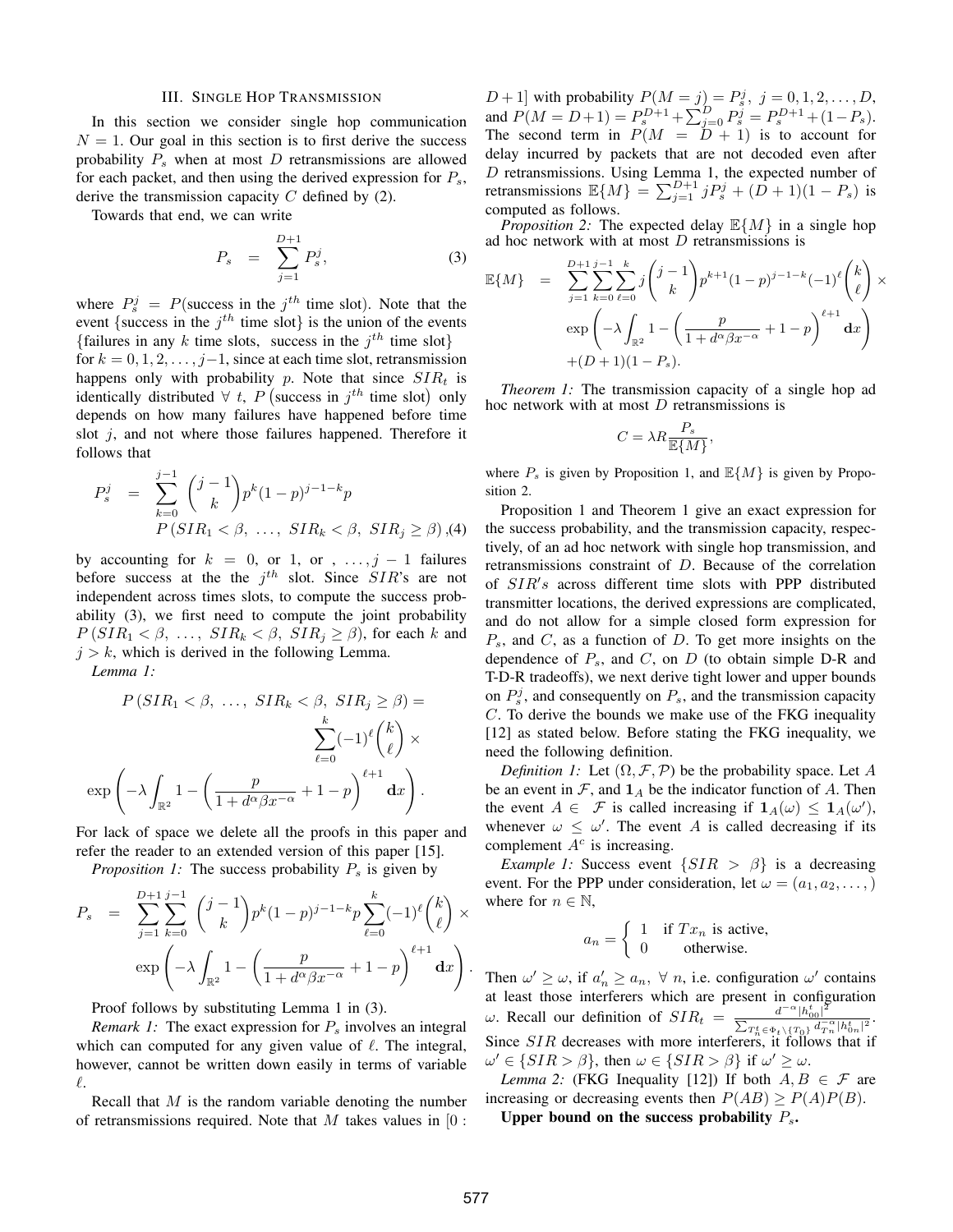*Proposition 3:* The success probability  $P_s$  with single hop transmission in an ad hoc network with at most  $D$  retransmissions is upper bounded by

$$
P_s \le 1 - (pq + 1 - p)^{D+1}, \tag{5}
$$

where 
$$
q := P(SIR_1 < \beta) = 1 - \exp\left(-\frac{\lambda 2\pi^2 d^2 \beta \frac{\lambda}{\alpha} Csc\left(\frac{2\pi}{\alpha}\right)}{\alpha}\right)
$$

[4].

# Lower bound on the success probability  $P_s$ .

*Proposition 4:* The success probability  $P_s$  with single hop transmission in an ad hoc network with at most  $D$  retransmissions is lower bounded by

$$
P_s \ge P(SIR_{D+1} \ge \beta \mid SIR_1 < \beta, \dots, \, SIR_D < \beta) \times \frac{1 - (pq + 1 - p)^{D+1}}{1 - q}.\tag{6}
$$

For small values of  $D$  we can analytically show that

$$
P(SIR_{D+1} \ge \beta \mid SIR_1 < \beta, \ldots, \, SIR_D < \beta) \approx 1 - q,
$$

and hence our derived bounds on  $P_s$  are tight. For higher values of  $D$  also, the bounds can be shown to be tight using simulations in the sparse network regime i.e. small  $\lambda$  or  $\lambda \rightarrow 0$ . Thus, from here on in this paper we assume that  $P_s = c(1 - (pq + 1 - p)^{D+1})$  where  $c < 1$  is a constant. D-R tradeoff: From the upper and lower bounds,

$$
P_s = c(1 - (1 - p + pq)^{D+1}). \tag{7}
$$

Thus the success probability increases as  $1 - x^{D+1}$ , where  $x < 1$  is a constant. Using the derived upper and lower bound the expected delay is

$$
\mathbb{E}\{M\} = c\left[\frac{1 - (pq + 1 - p)^{D+1}}{(1 - q)}\right] + (D+1)(1 - c)\mathbf{8}
$$

**T-D-R tradeoff:** Using the derived expression for  $P_s$  (7), and  $\mathbb{E}{M}$  (8), we get

$$
C = \frac{c(1 - (pq + 1 - p)^{D+1})\lambda R}{c\left[\frac{1 - (pq + 1 - p)^{D+1}}{(1 - q)}\right] + (D + 1)(1 - c)}
$$
 bits/sec/Hz/m<sup>2</sup>.

*Discussion:* In this section we first derived the exact D-R, and the T-D-R tradeoffs in an ad hoc network when the destination can be directly reached by its source in one hop. The exact expressions are fairly complicated, and do not yield a simple relationship between  $C, P_s$ , and  $D$ , for any arbitrary D. To obtain a simple relationship between  $P_s$ , D, and C, we then derived tight upper and lower bounds on the success probability, and showed that the bounds are tight for small D, or in the sparse network regime.

# IV. MULTI-HOP TRANSMISSIONS

In this section we consider multi-hop communication (arbitrary N). We analyze the case of  $N = 2$ . The analysis for  $N > 2$  follows similarly. With at most  $D_1$  retransmissions on the first hop, and  $D_2$  retransmissions on the second hop  $(D_1 + D_2 = D)$ , the success probability  $P_s$  for transmission between  $T_0$  and  $R_0$  is  $P_s = \sum_{j=1}^{D_1+1} \sum_{k=1}^{D_2+1} P_s^{jk}$ 

where  $P_s^{jk}$  $s_j^{ijk}$  = P(success in  $j^{th}$  time slot on hop 1, success in  $k^{th}$  time slot on hop 2).

Expanding  $P_s^{jk}$ ,

$$
P_s = \sum_{j=1}^{D_1+1} \sum_{k=2}^{D_2+1} \sum_{\ell=0}^{j-1} {j-1 \choose \ell} p^{\ell} (1-p)^{j-1-\ell}
$$
  

$$
\sum_{m=0}^{k-1} {k-1 \choose m} p^m (1-p)^{k-1-m} p^2 \times
$$
  

$$
P(SIR_1^1 < \beta, \dots SIR_\ell^1 < \beta, SIR_j^1 \ge \beta,
$$
  

$$
SIR_1^2 < \beta, \dots SIR_m^2 < \beta, SIR_\ell^2 \ge \beta).
$$
 (9)

 $P<sub>s</sub>$  can be computed by deriving an exact expression for the joint probability similar to Lemma 1.

The expected delay  $\mathbb{E}\{M\}$  for  $N = 2$  can be computed easily by using the linearity of expectation, since

$$
\mathbb{E}{M} = \mathbb{E}{M_1 + M_2} = \mathbb{E}{M_1} + \mathbb{E}{M_2},
$$

where  $\mathbb{E}\{M_n\}$  is given by Proposition 2.

Therefore using the transmission capacity definition (2) for multi-hop transmissions we get the following Theorem.

*Theorem 2:* The transmission capacity of an ad hoc network with  $N = 2$ -hop transmission and end-to-end retransmission constraint of D is

$$
C = \max_{D_n, \sum_{n=1}^{N} D_n \le D} \frac{\lambda RP_s}{\sum_{n=1}^{2} \mathbb{E} \{M_n\}} \quad \text{bits/sec/Hz/m}^2,
$$

where  $P_s$  is given by (9), and  $\mathbb{E}\{M_n\}$  is given by Proposition 2.

Here again similar to the single hop case (Section III) we see that finding a closed form expression for  $P_s$  in terms of  $D_1$  and  $D_2$  is not possible due to the complicated expression for the joint probability of success on the two hops. To gain more insight into the dependence of  $D_1$ , and  $D_2$  on  $P_s$ , and  $C$ , we derive a lower bound on  $P_s$  as follows.

# *A. Lower Bound*

By definition

 $P_s$  = P(success in less than  $D_1$  retransmissions on the  $1^{st}$  hop, success in less than  $D_2$  retransmissions on the  $2^{nd}$  hop).

The event  $S_{D_n}$  := {success in less than  $D_n$  retransmissions on  $n^{th}$  hop} is a decreasing event since for  $\omega' \geq \omega$  ( $\omega$  as defined in Example 1), if  $\mathbf{1}_{S_{D_n}}(\omega') = 1$  then automatically  $\mathbf{1}_{S_{D_n}}(\omega) = 1$ . Therefore, from the FKG inequality (Lemma 2)

 $P_s \geq P$ (success in less than  $D_1$  retransmissions on the  $1^{st}$  hop)  $\times$  P( success in less than  $D_2$ retransmissions on the  $2^{nd}$  hop),

$$
\stackrel{(a)}{=} c^2 \prod_{n=1}^2 (1 - (pq_{d_n} + 1 - p)^{D_n + 1}),
$$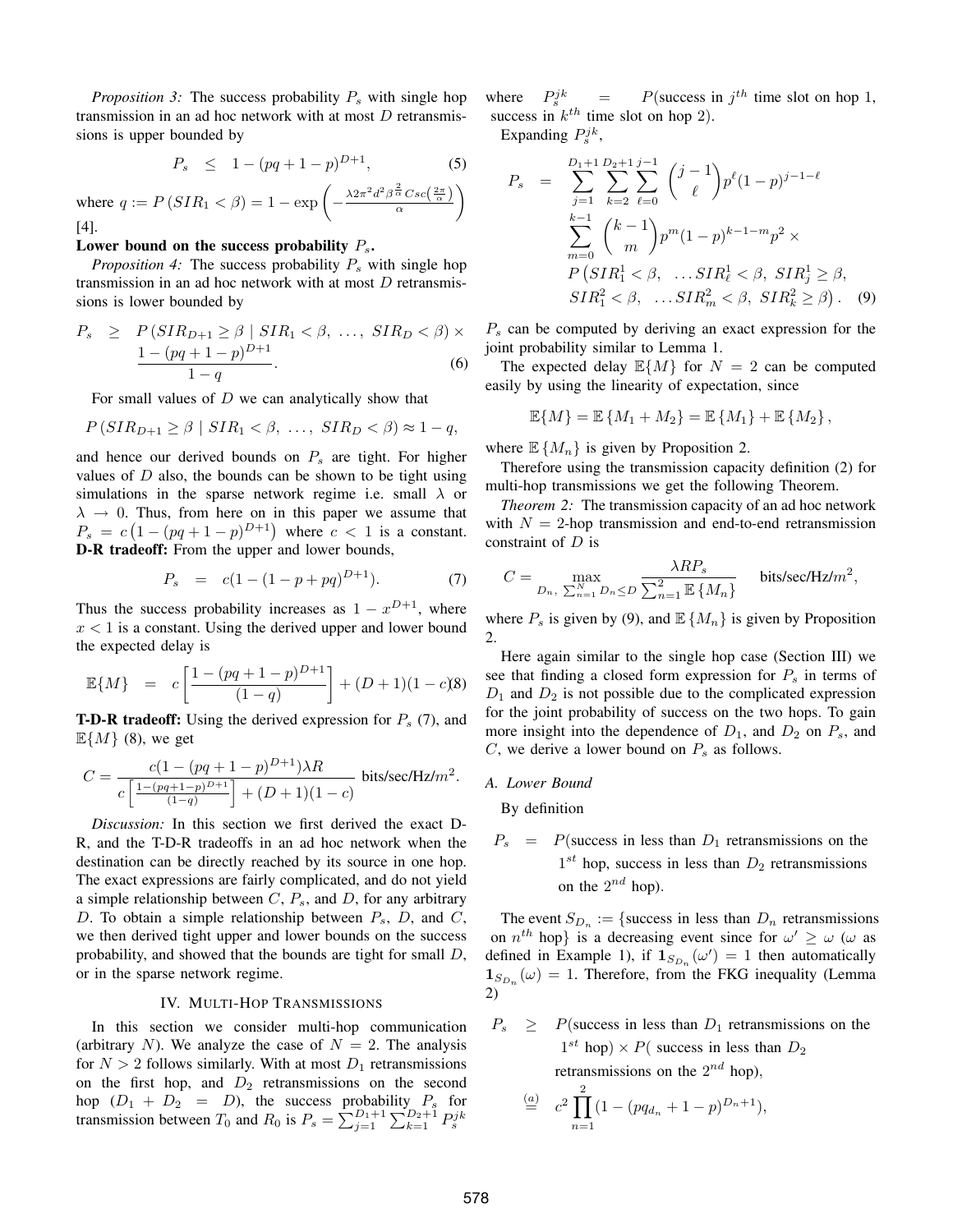where  $(a)$  is obtained by using the lower and upper bound derived in the last section for a single hop transmission, and  $q_{d_n} = q(d_n)$  i.e. value of q with  $d = d_n$ .

*Remark 2:* The lower bound on the success probability corresponds to the case when the success event on the first and second hop are independent. Since the spatial correlation of interference in a PPP is zero with path-loss model of  $d^{-\alpha}$ [11], the derived lower bound is expected to be tight (also shown using simulations).

*Lemma 3:*  $(D - R$  tradeoff of N hop ad hoc network) The success probability in an ad hoc network with  $N$  hop transmission is lower bounded by

$$
P_s \ge c^n \prod_{n=1}^N \left(1 - (pq_{d_n} + 1 - p)^{D_n + 1}\right).
$$

*Proof:* Since  $S_{D_n}$  is a decreasing event for each  $n =$  $1, \ldots, N$ , results follows from the FKG inequality.

The end-to-end transmissions/delay is  $M := \sum_{n=1}^{N} M_n$ , and by linearity of expectation  $\mathbb{E}\{M\} = \sum_{n=1}^{N} \mathbb{E}\{\overline{M_n}\}$ . From (8),

$$
\mathbb{E}\{M_n\} = \left[\frac{c\left(1 - (pq_{d_n} + 1 - p)^{D_n + 1}\right)}{(1 - q_{d_n})} + (D_n + 1)(1 - c)\right]
$$
\n(10)

*Remark 3:* Since  $M_n \leq D_n + 1$ , a simple upper bound on the expected end-to-end delay  $\mathbb{E}\{M\}$  is  $\sum_{n=1}^{N+1}D_n + 1 =$  $D + N$ . We will use this upper bound in next two sections to find the optimal  $D_n$ 's  $\left(\sum_{n=1}^{N} D_n = D\right)$ , and N that maximize a lower bound on the transmission capacity.

Using Lemma 3 and (10), we obtain the following Theorem

*Theorem 3:* The transmission capacity of an ad hoc network with multi-hop transmission, and an end-to-end retransmission constraint of  $D$  is lower bounded by

$$
C \ge \frac{\lambda R c^n \prod_{n=1}^N \left(1 - (pq_{d_n} + 1 - p)^{D_n + 1}\right)}{\sum_{n=1}^N \frac{c(1 - (pq_{d_n} + 1 - p)^{D_n + 1})}{(1 - q_{d_n})} + (D_n + 1)(1 - c)},
$$

bits/sec/Hz/ $m^2$ .

*Remark 4:* Note that an upper bound on transmission capacity has been computed in [10] for  $D \to \infty$ , and under the assumption that  $SIR_t^n$  are independent  $\forall$  t, n, in which case  $P_s = 1$ , and  $\mathbb{E}\{M\} = \frac{N}{P_s^3}$ . Thus our result subsumes the result of [10], since with  $S I_{R_t}^{\hat{s}_n}$  independent  $\forall$  t, n,  $c = 1$ , and we have an equality in Lemma 3, and Theorem 3.

*Discussion:* In this section we first derived the D-R, and the T-D-R tradeoffs in an ad hoc network with multi-hop transmission from the source to its intended destination. The exact tradeoff expressions are quite complicated and to get more insights we derived a lower bound on the success probability  $P_s$ , and the transmission capacity C. Next, we derive an analytically tractable lower bound on the transmission capacity using Remark 3, and find the optimal  $D_n$ 's that maximize the lower bound.

## V. OPTIMAL PER HOP RETRANSMISSIONS

In this section we derive a lower bound on the transmission capacity<sup>3</sup>, and then find the optimal  $D_n$ 's that maximize the lower bound. From Remark 3,  $\sum_{n=1}^{N} \mathbb{E}\{M_n\} \le \sum_{n=1}^{N} D_n +$  $1 = D + N$ , thus using the lower bound on  $P_s$  (Lemma 3), and the definition of transmission capacity (2)

$$
C \ge \max_{D_n, \sum_{n=1}^{N} D_n \le D} \frac{\lambda R c^n \prod_{n=1}^{N} \left(1 - (pq_{d_n} + 1 - p)^{D_n + 1}\right)}{D + N}.
$$
\n(11)

Notice that for maximization with respect to  $D_n$ 's, the above optimization problem is equal to

$$
\max_{D_n, \sum_{n=1}^N D_n \le D} c^n \prod_{n=1}^N \left(1 - (pq_{d_n} + 1 - p)^{D_n + 1}\right).
$$

The next proposition gives a sufficient condition for solving this optimization problem.

*Proposition 5:* The optimal  $D_n^{\star}$ 's that maximize the lower bound on the transmission capacity satisfy

$$
D_n^* + 1 = \frac{\ln\left(\frac{\gamma}{\ln(\hat{q}_{d_n}) + \gamma}\right)}{\ln(\hat{q}_{d_n})},
$$

where  $\gamma$  is such that  $\sum_{n=1}^{N} D_n = D$ . For equidistant hops  $d_n = d/N$ ,  $\forall n, D_n^* = D/N$ .

*Discussion:* In this section we first derived an analytically tractable lower bound on the transmission capacity, and then found sufficient conditions for finding the optimal  $D_n$ 's that maximize the derived lower bound. The optimization function is concave in  $D_n$ 's, and hence using the KKT conditions we derived the sufficient conditions for optimality. For the special case of equidistant hops,  $d_n = \frac{d}{N}$ , we derived that equally distributing  $D$  (the end-to-end delay constraint) among the  $N$ hops, maximizes the success probability.

# VI. OPTIMAL NUMBER OF HOPS N

In this section we want to find the optimal number of equidistant hops  $N$  that maximizes the lower bound on the transmission capacity for a fixed D, with  $D_n = |D/N|$ ,  $\forall n$ .

From (11), for equidistant hops, and optimal  $D_n$  =  $|D/N|, \forall n,$ 

$$
C\geq \frac{\lambda Rc^N\prod_{n=1}^N1-(1-p+pq_d)^{\lfloor D/N\rfloor+1}}{D+N}.
$$

Finding the optimal N is a hard problem for arbitrary  $\lambda$  and D. Next we show that in the sparse network regime  $\lambda \to 0$ , we can find an exact solution for the optimal N.

*Proposition 6:* For a sparse network  $\lambda \rightarrow 0$ ,  $N = 1$ maximizes the transmission capacity for  $p \approx 1$ .

Proof idea: Using the Taylor series approximation for  $\lambda \to 0$ show that the transmission capacity lower bound is a decreasing function in N.

*Discussion:* In this section we showed that in a sparse network regime, it is optimal to transmit over a single hop.

.

<sup>3</sup>The exact transmission capacity expression is far too complicated for analysis.